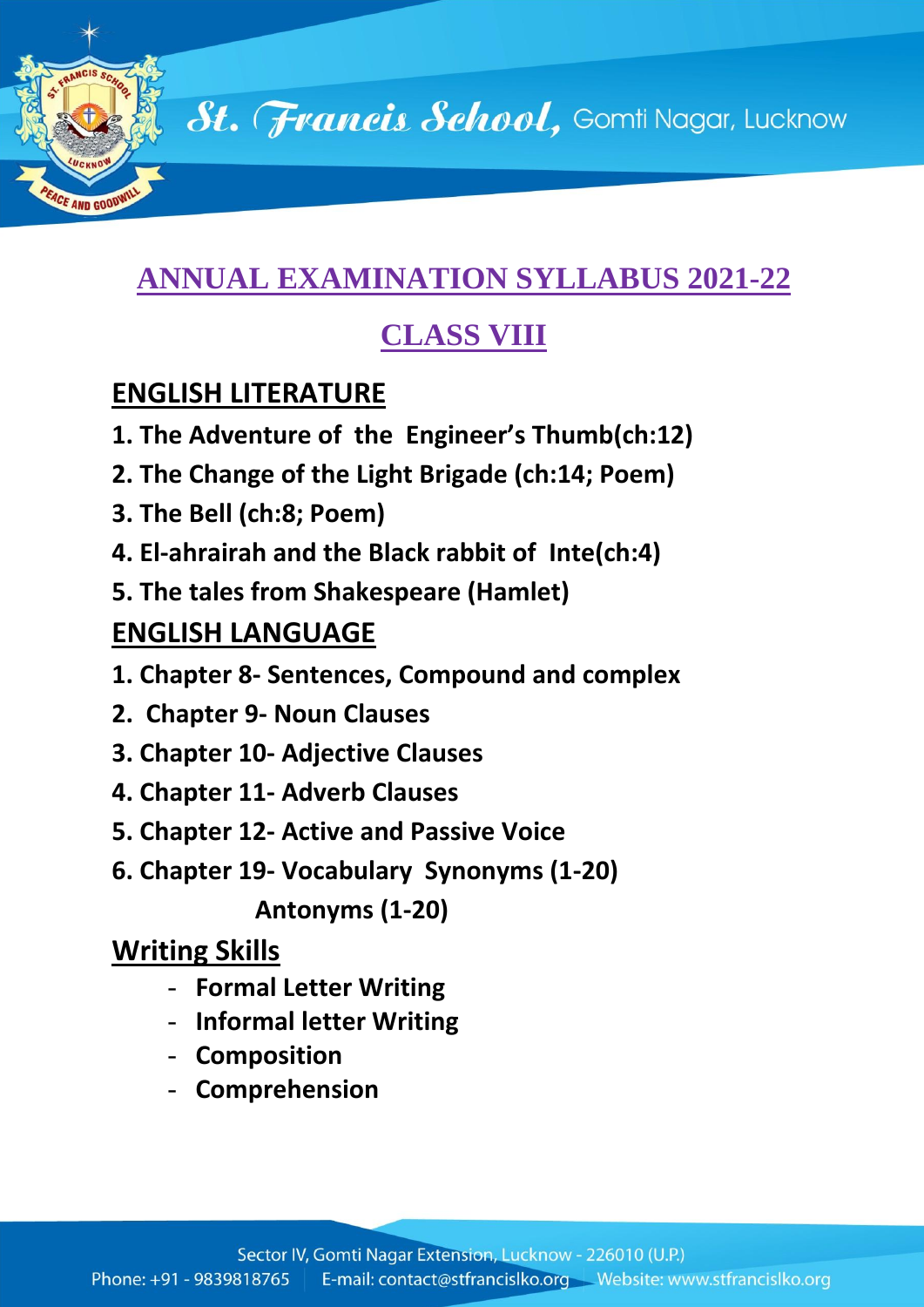

St. Francis School, Gomti Nagar, Lucknow

# **BIOLOGY**

- **Chapter-3 Reproduction in Humans**
- **Chapter-5 Endocrine System in Humans**
- **Chapter-6 circulatory System in Humans**
- **Chapter-8 Health and Hygiene**
- **Chapter-9 Food production and its Management**

# **PHYSICS**

- **Chapter-2 Physical Quantities and Measurement**
- **Chapter-3 Force and Pressure**
- **Chapter-5 Light Energy**
- **Chapter-7 Sound**
- **Chapter8- Electricity**

## **CHEMISTRY**

- **Chapter-4 Atomic Structure**
- **Chapter-5 Language of Chemistry**
- **Chapter-6 Chemical reactions**
- **Chapter-7 Hydrogen**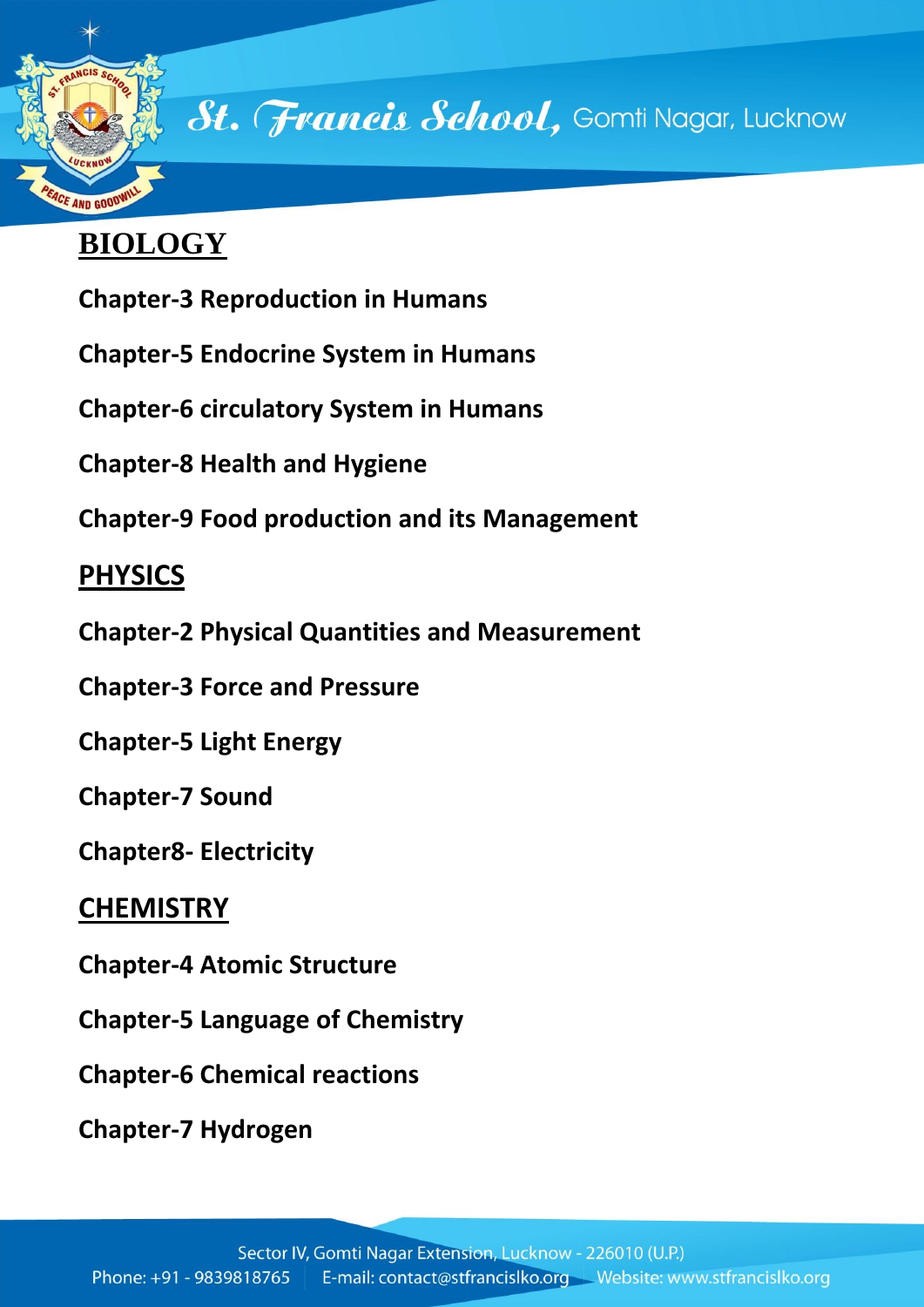

**Chapter-8 Water**

## **MATHEMATICS**

**Chapter-10 Simple Interests in Compound Interests**

**Chapter-11 Algebraic Impressions**

**Chapter-16 Quadrilaterals (Ex 16.1)**

**Chapter-20 Circles**

**Chapter-21 Area of Plane Figures (Ex 21.1, Ex 21. Q. No. 1 to 10)**

**Chapter-22 Volume and Capacity**

**Chapter-23 Volume and Surface Area of Cube and Cuboid ( Ex. 23.1, Q. no. 1 to 16)**

#### **HISTORY**

**Chapter-3 American Civil War**

**Chapter-8 Revolt of 1857: First War of Independence**

**Chapter-10 Struggle for Freedom-I**

**Chapter-11 Struggle for Freedom-II**

## **CIVICS**

**Chapter-3 The Union Judiciary**

**Chapter-4 The United Nations Organization**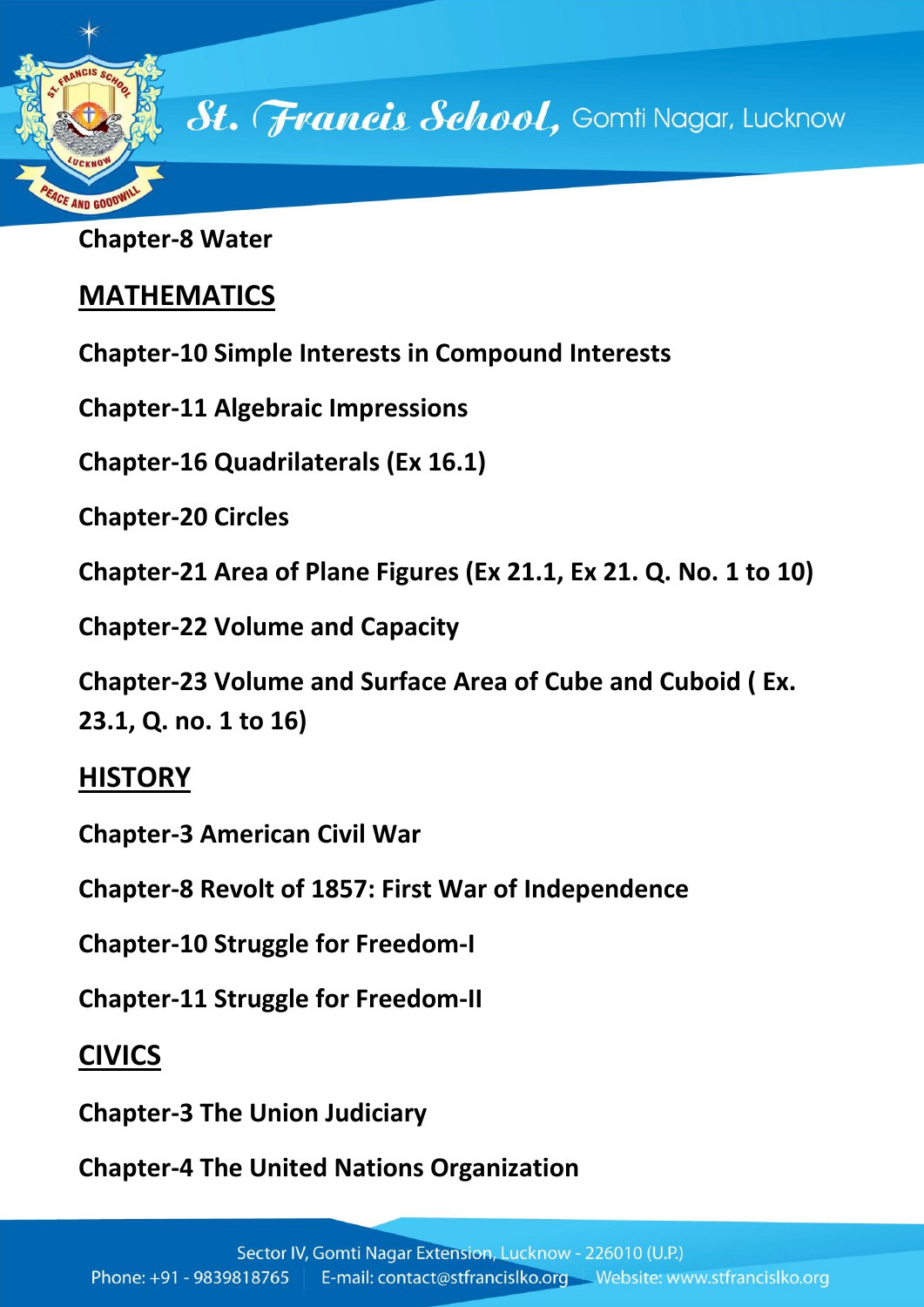

## **GEOGRAPHY**

- **1. Chapter 8: India- Physiography**
- **2. Chapter 9: India- Climate, natural Vegetation and Wildlife.**
- **3. Chapter 10: India- Human Resources**
- **4. Chapter 2: Population Dynamics**
- **5. Chapter 3: Migration**
- **6. Chapter 4: Urbanization**
- **7. Chapter 5: Natural and Man-Made Disasters.**

#### **COMPUTER**

- **Ch-1 Operating System.**
- **Ch-3 Algorithms and Flowcharts.**
- **Ch-4 Program Coding**
- **Ch-5 Conditional, Looping and Jumping Statements in Java.**
- **Ch-7 Computer Networking**

## **G.K.**

- **Pg.16 Mangalyan**
- **Pg.17 Atoms and Molecules**
- **Pg.18 Indian Scientist**
- **Pg.19 Global Indians**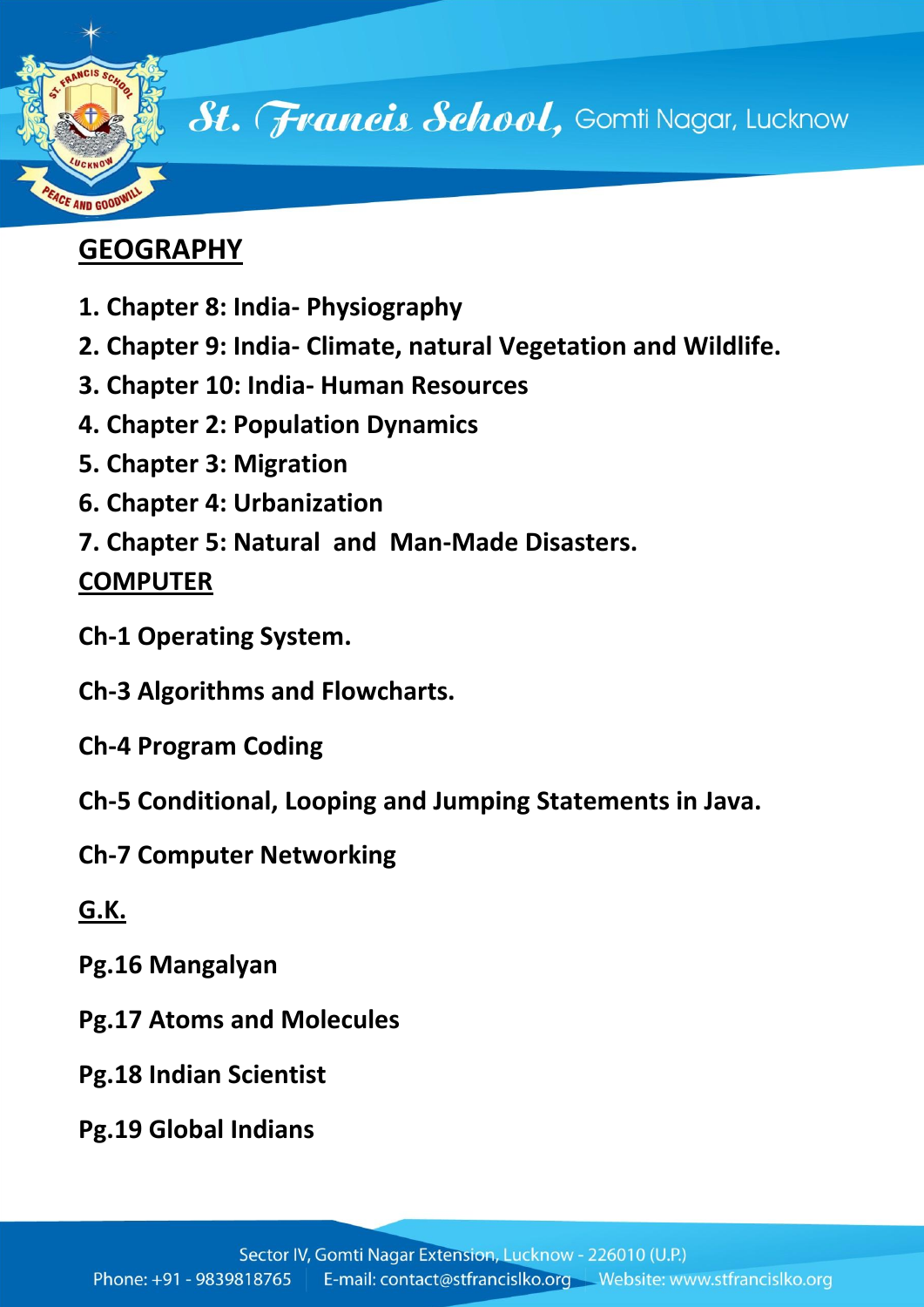

- **Pg.33 Environmentalists**
- **Pg.44 Quiz: Animals and Plants**
- **Pg.52 Indian Tricolours**
- **Pg.57 World History quiz**
- **Pg.64 Acid Rain**

#### **HINDI LITERATURE**

- 1. पाठ 5- बूढी काकी
- **2.** पाठ 13– कबीर के दोहे
- 3. पाठ 15- मेडें और मेडिये
- **4.** पाठ 16 विजय पर्व
- **5.** पाठ 17– धरती का आँगन इठलाता

#### **HINDI LANGUAGE**

- 1. पाठ 4– संज्ञा (भाववाचक संज्ञाओं की रचना पृष्ठ सं. 21, 22, 23)
- 2. पाठ 9– विशेषण (विशेषणों की रचना पृष्ठ सं. 45, 46)
- **3.**
- **4.**
- **5.**
- **6.** पाठ 15 वाक्य विचार

Phone: +91 - 9839818765 E-mail: contact@stfrancislko.org Website: www.stfrancislko.org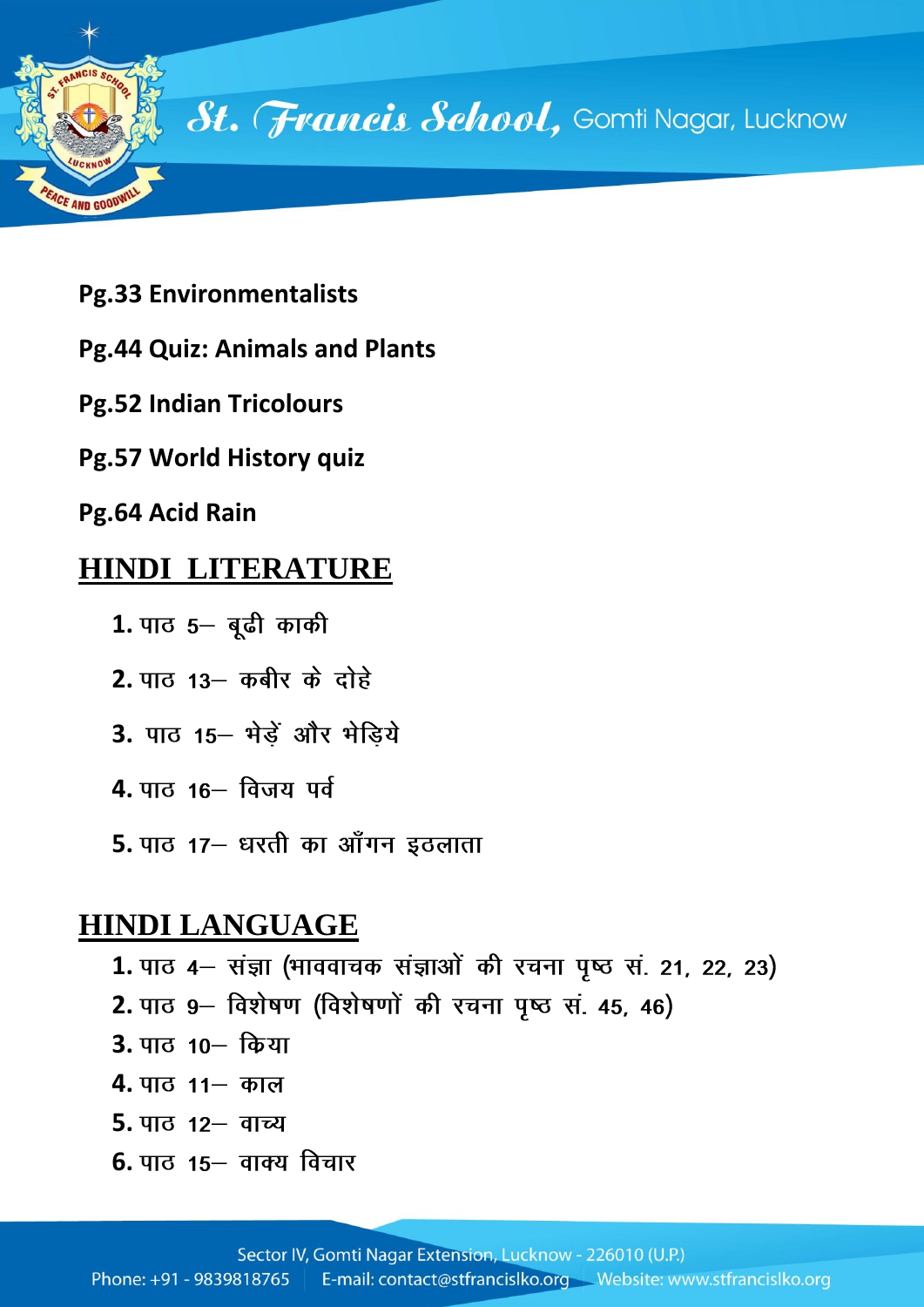

**7.**

AND GOOT

- **8.**
- **9.**
	- क) विपरीतार्थक शब्द– निर्गुण से क्षणिक
		- ख) पर्यायवाची शब्द– युवती से हाथी
		- ग) अनेकार्थी शब्द– पक्ष से हरि
		- घ) वाक्यांश– लंबे उदर वाला से जिसे सुनकर हदय फटता हो
		- ड) समोच्चारित भिन्नार्थक शब्द– बालू, भालू, से हास, ह्वास
		- च) शब्दों के सही रूप मरण से क्षत्रिय
		- पाठ 22– मुहावरे 43 से 58, लोकोक्तियाँ 31 से 44
		- पाठ 23- अपठित गद्यांश
		- पाठ 26– पत्र लेखन

#### **SANSKRIT**

- **1.**
- **2.**
- **3.** पाठ 12– अस्माकं उत्सवा:
- **4.**
- **5.**
- **6.** पाठ 15- नीति ऋोकाः

परिशिष्टम्– एकविंशतिः (21) से चत्वारिंशत् (40) तक संस्कृत में गिनती